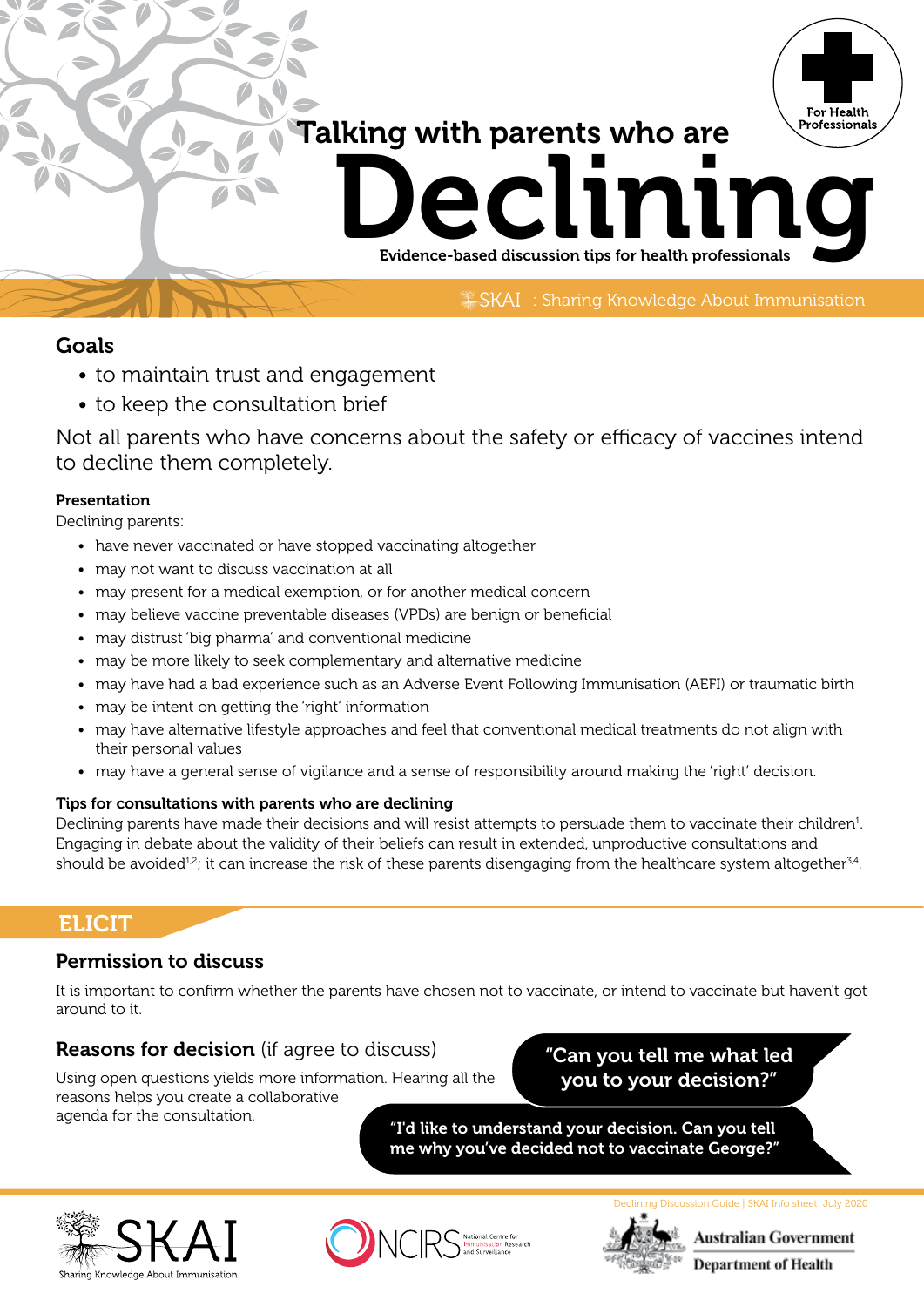



How long should it take? 10–15 mins

## Resist the righting reflex

Correcting misinformation before a parent has had the chance to express all their concerns tends to close down the conversation. Parents may perceive this as adversarial and feel the need to defend themselves. This undermines trust and can result in a lengthy, unproductive consultation<sup>2,5</sup>.

"Can you tell me more about that?"

# OFFER TO SHARE KNOWLEDGE ABOUT IMMUNISATION

## Acknowledge parent

Acknowledging a parent's effort or intent does not require you to agree with the subject of their questions or concerns. This signals respect for the parent and builds their trust. A parent who feels acknowledged is more receptive<sup>s</sup>.

#### Explore motivations to reconsider

Some parents reconsider when the risk of infection changes.

"Are there any diseases you are worried about Linn getting?"

Share your recommendation

Even if the parent isn't ready to vaccinate, making your position clear is important<sup>6</sup>. Presenting options tailored to the parent's motivations and concerns is a more realistic starting point.

"Would you consider vaccinating Stefan if there's an outbreak in our community or you're planning travel?"

"Infectious diseases can be mild, but I have also seen children who are very ill with them. Can I tell you about my experiences treating children who were admitted to hospital with an infectious disease."

"When do you think Ariel will be old enough to be vaccinated?"

"Can I tell you why I recommend vaccination?"

"Would you be willing to consider just one vaccine today?"



Declining Discussion Guide | SKAI Info sheet: July 2020



"Is there something that might make you reconsider vaccinating Maya in future?"

"I can see you have done a lot of thinking about this."